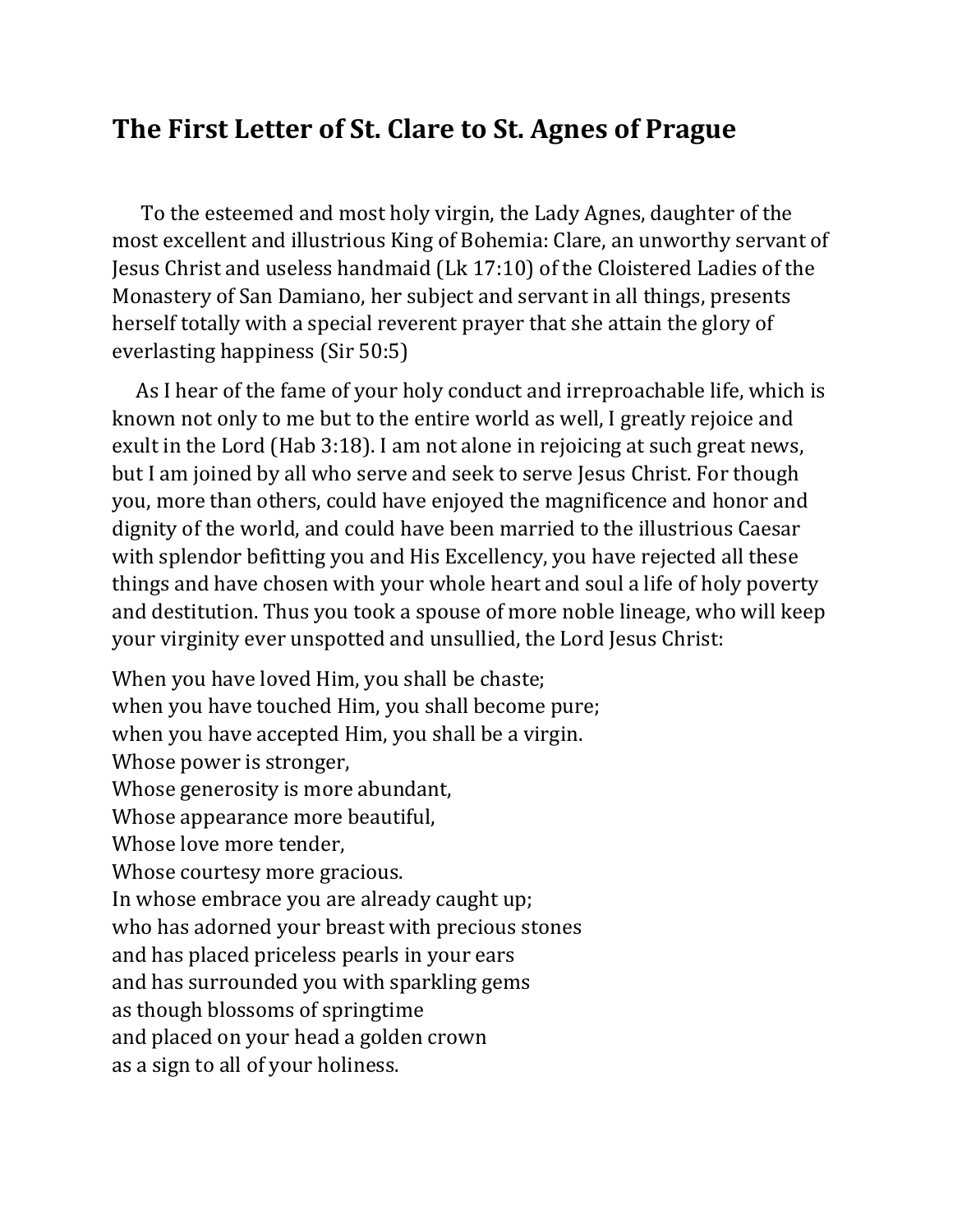Therefore, most beloved sister, or should I say, Lady worthy of great respect: because you are the spouse and the mother and the sister of my Lord Jesus Christ (2 Cor 11:2; Mt 12:50) and have been adorned resplendently with the sign of inviolable virginity and most holy poverty: Be strengthened in the holy service which you have undertaken out of an ardent desire for the Poor Crucified, who for the sake of all of us took upon himself the Passion of the cross (Heb 12:2) and delivered us from the power of the Prince of Darkness (Col 1:13) to whom we were enslaved because of the disobedience of our first parents, and so reconciled us to God the Father (2 Cor 5:18).

 O blessed poverty, who bestows eternal riches on those who love and embrace her!

 O holy poverty, to those who possess and desire you God promises the kingdom of heaven and offers, indeed, eternal glory and blessed life!

 O God-centered poverty, whom the Lord Jesus Christ who ruled and now rules heaven and earth, who spoke and things were made, condescended to embrace before all else!

 The foxes have dens, He says, and the birds of the air have nests, but the Son of Man, Christ, has nowhere to lay His head, (Mt 8:20) but bowing His head He gave up His spirit. (Jn 19:20) If so great and good a Lord, then, on coming into the Virgin's womb, chose to appear despised, needy and poor in this world, so that people in utter poverty and want and in absolute need of heavenly nourishment might become rich (cf. 2 Cor 8:9) in Him by possessing the kingdom of heaven, then rejoice and be glad! (Hab 3:18). Be filled with a remarkable happiness and a spiritual joy! Contempt of the world has pleased you more than its honors, poverty more than earthly riches, and you have sought to store up greater treasures in heaven rather than on earth, where rust does not consume nor moth destroy, nor thieves break in and steal. (Mt 6:20) Your reward then, is very great in heaven (Mt 5:12)! And you have truly merited to be called a sister, spouse, and mother (2 Cor 11:2; Mt 12:50) of the Son of the Father of the Most High and of the glorious Virgin.

 You know, I am sure, that the kingdom of heaven is promised and given by the Lord only to the poor: (cf. Mt 5:3) for he who loves temporal things loses the fruits of love. Such a person cannot serve God and Mammon, for either the